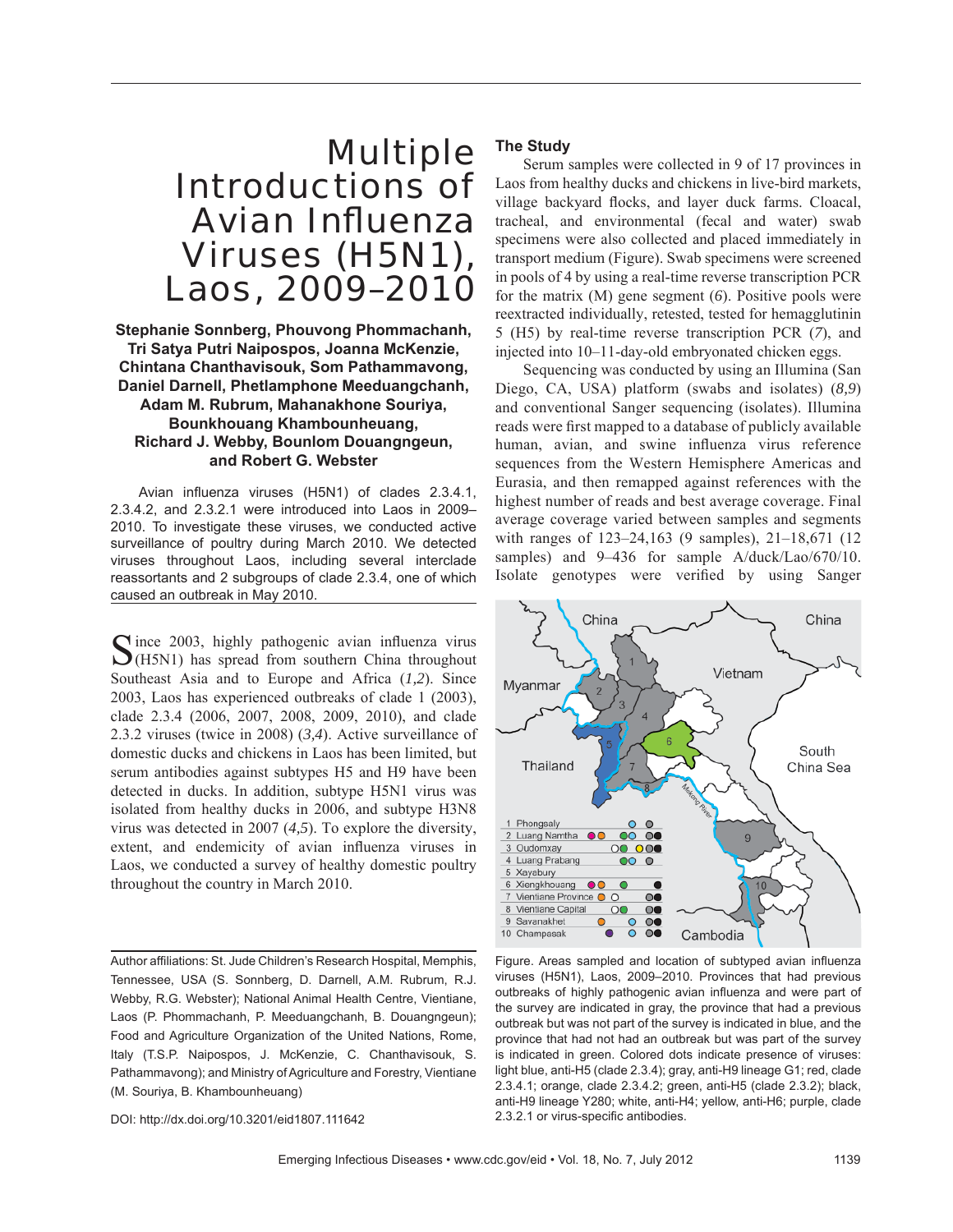# **DISPATCHES**

sequencing. Mixed infections could not be excluded for direct sequencing in the absence of an isolate.

Phylogenetic analysis (ClustalW [http://www.clustal. org/], neighbor-joining analysis, 1,000 bootstrap tests, maximum composite likelihood, pairwise deletions) was conducted by using MEGA version 5.02 (*10*). Sequences are available in GenBank (CY098294–CY098334, CY098336– CY098340, CY098342–CY098368, and CY098370– CY098464). Serum samples were screened by using an ELISA (FlockChek MultiS Screen; IDEXX Laboratories, Westbrook, ME, USA), and antibody-positive serum samples were tested by using a hemagglutinin inhibition assay for subtypes H3, H4, H5 (clades 2.3.2 and 2.3.4), H6, and H9 (lineages G1 and Y280) as described (*11*).

During March 2010, a total of 3,695 swab specimens were collected (1,928 duck and 279 chicken cloacal samples, 446 duck tracheal samples, 675 fecal samples, and 367 water samples). M gene prevalence was 4.0% (ducks), 1.8% (chickens), and 0.3% (environment samples). Five isolates were obtained (online Appendix Figure, wwwnc. cdc.gov/EID/article/18/7/11-1642-FA1.htm). All M gene– positive swab specimens were collected in 13 locations (8 backyards, 2 markets, and 3 farms) (Table 1; Figure) Sample protection was suboptimal, and only 21 samples could be subtyped by real-time RT-PCR and sequencing (Table 1).

Phylogenetic analysis identified 3 groups of viruses: clades 2.3.2.1, 2.3.4.1, and 2.3.4.2 (online Appendix Figure). Two samples were closely related to A/chicken/Lao/ LH1/2010–like virus (outbreak in Vientiane in April–May 2010) and to A/chicken/Laos/C100209–194-PTK/2009– like virus (outbreak in Phongsaly in February 2009) (clade 2.3.4.1) (online Appendix Figure; Table 1). These viruses were closely related to A/Guizhou/1/2009 and A/chicken/ Vietnam/NCVD-404/2010 (online Appendix Figure).

Sixteen surveillance viruses of clade 2.3.4.2 were highly homogeneous (online Appendix Figure; Table 1) and closely related to A/environment/Guizhou/4/2009 and A/chicken/Vietnam/NCVD-394/2010–like viruses, although they contained the polymerase basic 2 (PB2) gene of a clade 2.3.2.1 donor virus and were therefore interclade reassortants (online Appendix Figure; Table 1). The genotype of the 4 isolates was verified by using Sanger sequencing. The PB2 gene was most closely related to A/grey heron/Hong Kong/1046/2008–like viruses. These reassortants were detected in 3 locations in northern (backyard), central (backyard), and southern (farm) Laos, suggesting multiple introductions of reassortants into Laos (online Appendix Figure; Table 1).

Three clade 2.3.2.1 viruses were detected in 2 ducks and 1 environmental sample (same trader). These viruses were interclade reassortants. Two (1 isolate and 1 direct sequence) contained 6 or 7 segments that were A/ whooper swan/Mongolia/6/2009 like (clade 2.3.2.1), and the nucleoprotein gene was A/tree\_sparrow/Jiangsu/1/08 like (clade 2.3.4). The environmental sample (direct

| rabic 1. Ocholypcs of 21 surveniance samples or aviam imidenza virus (Horv Hand Odibical virus Avenienci)/Lao/Lim/2010, Laos,<br>2009-2010* |         |                |          |                 |                 |           |       |           |                |           |           |
|---------------------------------------------------------------------------------------------------------------------------------------------|---------|----------------|----------|-----------------|-----------------|-----------|-------|-----------|----------------|-----------|-----------|
| Sample                                                                                                                                      | Sample  |                | Sampling | Gene‡           |                 |           |       |           |                |           |           |
| ID                                                                                                                                          | type    | Location+      | site     | PB <sub>2</sub> | PB <sub>1</sub> | PA        | $H5\$ | <b>NP</b> | N <sub>1</sub> | M         | NS.       |
| A/ck/LH1                                                                                                                                    | Chicken | Vientiane      | Farm     |                 |                 |           | 2.3.4 |           |                |           |           |
| 210317                                                                                                                                      | Duck    | Xiengkhouang-1 | Market   |                 | <b>NA</b>       | <b>NA</b> | 2.3.4 |           |                |           |           |
| 210265                                                                                                                                      | Duck    | Luang Namtha-1 | Backyard |                 | <b>NA</b>       | <b>NA</b> | 2.3.4 |           |                |           | <b>NA</b> |
| 210281                                                                                                                                      | Env     | Champasak-1    | Market   |                 | <b>NA</b>       | NA        | 2.3.2 |           |                |           | <b>NA</b> |
| 210287                                                                                                                                      | Duck    | Champasak-1    | Market   |                 | <b>NA</b>       |           | 2.3.2 |           |                |           |           |
| 210289                                                                                                                                      | Duck    | Champasak-1    | Market   |                 |                 |           | 2.3.2 |           |                |           |           |
| 210252                                                                                                                                      | Duck    | Luang Namtha-1 | Backyard |                 |                 |           | 2.3.4 |           |                |           |           |
| 210253                                                                                                                                      | Duck    | Luang Namtha-1 | Backyard |                 |                 |           | 2.3.4 |           |                |           |           |
| 210255                                                                                                                                      | Duck    | Luang Namtha-1 | Backyard |                 |                 |           | 2.3.4 |           |                |           |           |
| 210358                                                                                                                                      | Duck    | Xiengkhouang-2 | Backyard |                 |                 |           | 2.3.4 |           |                |           |           |
| 210360                                                                                                                                      | Duck    | Xiengkhouang-2 | Backyard |                 |                 | <b>NA</b> | 2.3.4 |           |                |           |           |
| 210361                                                                                                                                      | Duck    | Xiengkhouang-2 | Backyard |                 |                 |           | 2.3.4 |           |                |           |           |
| 210363                                                                                                                                      | Env     | Xiengkhouang-2 | Backyard |                 |                 |           | 2.3.4 |           |                |           |           |
| 210367                                                                                                                                      | Duck    | Xiengkhouang-2 | Backyard |                 |                 | <b>NA</b> | 2.3.4 |           |                |           |           |
| 210374                                                                                                                                      | Duck    | Xiengkhouang-2 | Backyard |                 |                 |           | 2.3.4 |           |                |           |           |
| 210376                                                                                                                                      | Env     | Xiengkhouang-2 | Backyard |                 |                 |           | 2.3.4 |           |                |           |           |
| 210378                                                                                                                                      | Env     | Xiengkhouang-2 | Backyard |                 |                 |           | 2.3.4 |           |                |           |           |
| 210379                                                                                                                                      | Duck    | Xiengkhouang-2 | Backyard |                 |                 |           | 2.3.4 |           |                |           |           |
| 210380                                                                                                                                      | Duck    | Xiengkhouang-2 | Backyard |                 |                 |           | 2.3.4 |           |                |           |           |
| 210385                                                                                                                                      | Duck    | Xiengkhouang-2 | Backyard |                 |                 |           | 2.3.4 |           |                |           |           |
| 210386                                                                                                                                      | Duck    | Xiengkhouang-2 | Backyard |                 |                 |           | 2.3.4 |           |                |           |           |
| 210349                                                                                                                                      | Duck    | Savanakhet-1   | Farm     |                 |                 |           | 2.3.4 |           |                | <b>NA</b> |           |

Table 1. Genotypes of 21 surveillance samples of avian influenza virus (H5N1) and outbreak virus A/chicken/Lao/LH1/2010, Laos,

\***Boldface** indicates outbreak virus isolate and closely related isolates. ID, identification; PB, polymerase basic; PA, polymerase acidic; H, hemagglutinin; NP, nucleoprotein; N, neuraminidase; M, matrix; NS, nonstructural; NA, not available; env, environmental.

†Identical numbers indicate same sampling site.

‡Pink shading, A/Guizhou/1/2009-like clade 2.3.4.1; blue shading, A/whooper swan/Mongolia/6/2009-like clade 2.3.2.1; purple shading,

A/tree\_sparrow/Jiangsu/1/08-like clade 2.3.4; gray shading, A/environment/Guizhou/4/2009-like clade 2.3.4.2. §Clade is indicated.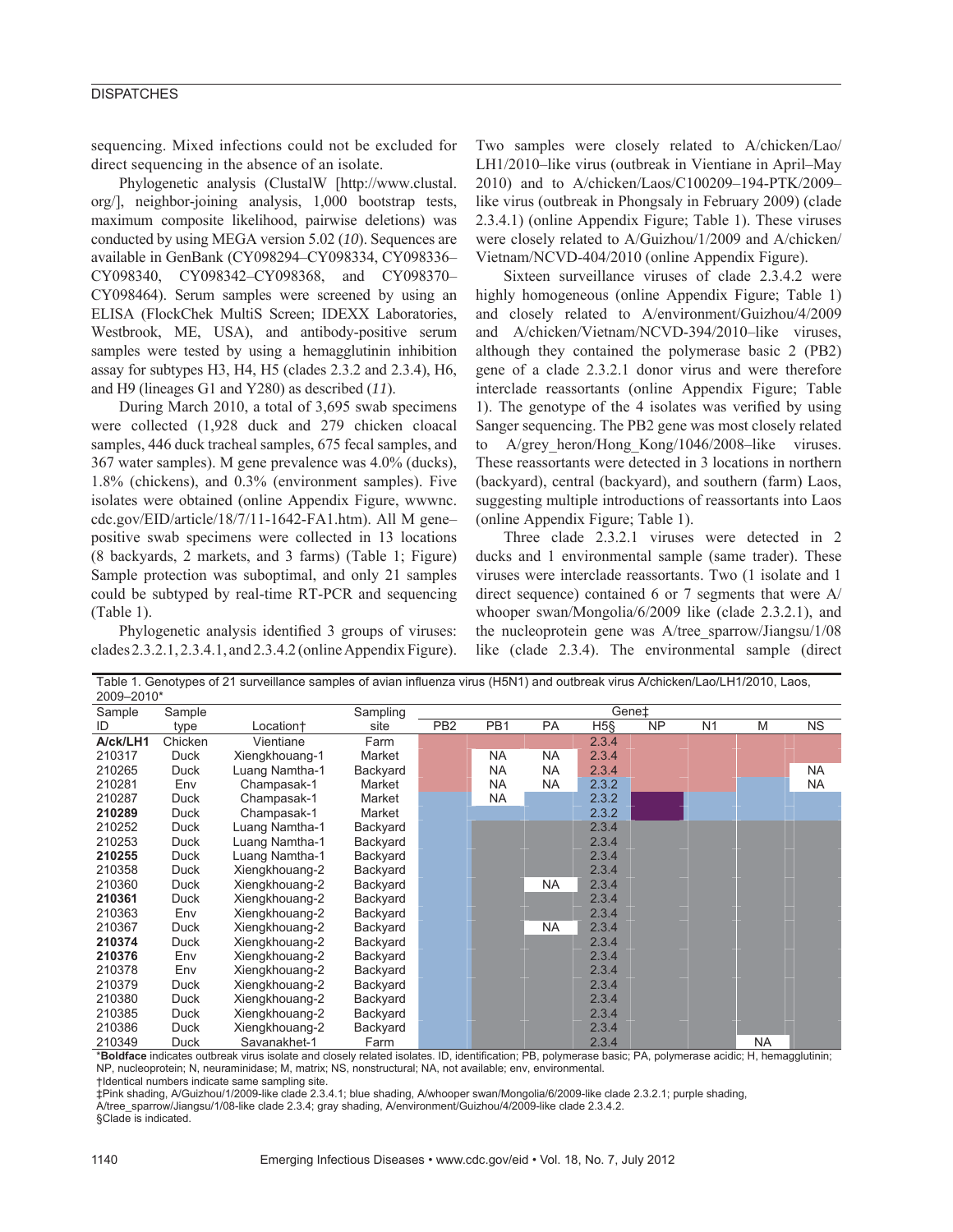## Avian Influenza Viruses (H5N1), Laos, 2009-2010

sequence) contained A/whooper swan/Mongolia/6/2009– like hemagglutinin and M genes and A/Guizhou/1/2009– like PB2, nucleoprotein, and neuraminidase genes (clade  $2.3.4.1$ ) (Table 1). The genotype of the isolate was verified by using Sanger sequencing. Hemagglutinin segments of the reassortants were identical (100% nt identity). This identity and the source of the 3 samples (1 trader) suggest that reassortment occurred recently, likely in Laos.

| Table 2. Serum HI titers in ducks against avian influenza virus (H5N1) H3, H4, H5, H6, and H9 antigens, Laos, 2009–2010* |                       |               |                |           |                                              |                |         |           |  |  |  |
|--------------------------------------------------------------------------------------------------------------------------|-----------------------|---------------|----------------|-----------|----------------------------------------------|----------------|---------|-----------|--|--|--|
| Serum                                                                                                                    |                       |               |                |           | HI test antigen subtype‡ (clade or lineage)§ |                |         |           |  |  |  |
| sample ID                                                                                                                | Location <sup>+</sup> | Sampling site | H <sub>4</sub> | H5(2.3.2) | H5(2.3.4)                                    | H <sub>6</sub> | H9 (G1) | H9 (Y280) |  |  |  |
| 790                                                                                                                      | Phongsaly-1           | Backyard      | 10             | ~10       | $5$                                          | 10             | 10      | ~10       |  |  |  |
| 797                                                                                                                      | Phongsaly-1           | Backyard      | 10             | ~10       | $\,$ 5 $\,$                                  | < 10           | ~10     | ~10       |  |  |  |
| 798                                                                                                                      | Phongsaly-1           | Backyard      | 10             | ~10       | $5$                                          | < 10           | 10      | ~10       |  |  |  |
| 925                                                                                                                      | Phongsaly-2           | Backyard      | < 10           | 10        | 5                                            | < 10           | < 10    | < 10      |  |  |  |
| 11A                                                                                                                      | Luang Namtha-1        | Backyard      | 10             | 10        | $5$                                          | < 10           | 10      | 10        |  |  |  |
| 11B                                                                                                                      | Luang Namtha-1        | Backyard      | < 10           | 40        | $5$                                          | < 10           | < 10    | 10        |  |  |  |
| 12                                                                                                                       | Luang Namtha-1        | Backyard      | < 10           | 160       | $5$                                          | ~10            | < 10    | < 10      |  |  |  |
| 14                                                                                                                       | Luang Namtha-1        | Backyard      | ~10            | 160       | 40                                           | 10             | $<$ 10  | ~10       |  |  |  |
| 15                                                                                                                       | Luang Namtha-1        | Backyard      | < 10           | 320       | $5$                                          | < 10           | ~10     | ~10       |  |  |  |
| 1686                                                                                                                     |                       |               | < 10           | < 10      | $5$                                          | < 10           | < 10    | 640       |  |  |  |
|                                                                                                                          | Luang Namtha-2        | Backyard      | 10             | ~10       | $5$                                          | < 10           |         | ~10       |  |  |  |
| 1688                                                                                                                     | Luang Namtha-2        | Backyard      |                |           |                                              |                | 10      |           |  |  |  |
| 1696                                                                                                                     | Luang Namtha-2        | Backyard      | < 10           | ~10       | $5$                                          | 10             | 10      | ~10       |  |  |  |
| 1699                                                                                                                     | Luang Namtha-2        | Backyard      | ~10            | ~10       | $5$                                          | < 10           | < 10    | 320       |  |  |  |
| 1736                                                                                                                     | Luang Namtha-3        | Market        | 10             | ~10       | $5$                                          | < 10           | 10      | ~10       |  |  |  |
| 757                                                                                                                      | Luang Namtha-3        | Market        | 10             | 10        | 10                                           | < 10           | < 10    | < 10      |  |  |  |
| 1314                                                                                                                     | Oudomxay-1            | Backyard      | 80             | < 10      | $5$                                          | 80             | 10      | ~10       |  |  |  |
| 1319                                                                                                                     | Oudomxay-1            | Backyard      | 40             | 10        | $5$                                          | 320            | ~10     | ~10       |  |  |  |
| 1322                                                                                                                     | Oudomxay-2            | Market        | 10             | 10        | $5$                                          | 10             | 10      | 40        |  |  |  |
| 1324                                                                                                                     | Oudomxay-2            | Market        | 10             | < 10      | $5$                                          | < 10           | < 10    | 10        |  |  |  |
| 1325                                                                                                                     | Oudomxay-2            | Market        | 10             | < 10      | $5$                                          | < 10           | 10      | 40        |  |  |  |
| 1350                                                                                                                     | Oudomxay-2            | Market        | 10             | < 10      | $5$                                          | < 10           | < 10    | 160       |  |  |  |
| 1362                                                                                                                     | Oudomxay-3            | Market        | 80             | 10        | $5$                                          | ~10            | ~10     | < 10      |  |  |  |
| 1372                                                                                                                     | Oudomxay-3            | Market        | 10             | ~10       | $5$                                          | 10             | 10      | 40        |  |  |  |
| 1459                                                                                                                     | Oudomxay-4            | Backyard      | 10             | < 10      | $5$                                          | 640            | 320     | 320       |  |  |  |
| 1470                                                                                                                     | Oudomxay-5            | Farm          | 10             | < 10      | $5$                                          | < 10           | < 10    | 10        |  |  |  |
| 24                                                                                                                       | Luang Prabang-1       | Backyard      | 10             | 10        | $5$                                          | < 10           | < 10    | ~10       |  |  |  |
| 36                                                                                                                       | Luang Prabang-1       | Backyard      | < 10           | ~10       | $5$                                          | 10             | 10      | ~10       |  |  |  |
| 37                                                                                                                       | Luang Prabang-1       | Backyard      | < 10           | ~10       | $5$                                          | < 10           | 10      | ~10       |  |  |  |
| 38                                                                                                                       | Luang Prabang-1       | Backyard      | 10             | ~10       | $5$                                          | < 10           | 10      | < 10      |  |  |  |
| 951                                                                                                                      | Luang Prabang-2       | Backyard      | < 10           | 10        | 5                                            | < 10           | < 10    | < 10      |  |  |  |
| 958                                                                                                                      | Luang Prabang-2       | Backyard      | ~10            | ~10       | 5                                            | 10             | 10      | ~10       |  |  |  |
| 721                                                                                                                      | Xiengkhouang-3        | Backyard      | 10             | 10        | $5$                                          | < 10           | ~10     | ~10       |  |  |  |
| 1673                                                                                                                     | Xiengkhouang-4        | Farm          | < 10           | ~10       | $5$                                          | 10             | < 10    | 10        |  |  |  |
| 1378                                                                                                                     | Vientiane-1           | Backyard      | 640            | 10        | $5$                                          | < 10           | 20      | 40        |  |  |  |
| 1379                                                                                                                     | Vientiane-1           | Backyard      | 10             | 10        | $5$                                          | < 10           | 10      | < 10      |  |  |  |
| 1381                                                                                                                     | Vientiane-1           | Backyard      | 40             | 10        | $5$                                          | < 10           | 20      | < 10      |  |  |  |
| 1382                                                                                                                     | Vientiane-1           | Backyard      | 10             | 10        | $5$                                          | < 10           | 10      | < 10      |  |  |  |
| 1386                                                                                                                     | Vientiane-1           | Backyard      | 40             | 10        | $5$                                          | 10             | 10      | 40        |  |  |  |
| 1389                                                                                                                     | Vientiane-1           | Backyard      | 10             | 10        | $5$                                          | < 10           | 10      | < 10      |  |  |  |
| 1393                                                                                                                     | Vientiane-1           | Backyard      | 40             | 10        | $5$                                          | < 10           | < 10    | < 10      |  |  |  |
| 1526                                                                                                                     | Vientiane-2           | Farm          | 10             | ~10       | $5$                                          | < 10           | ~10     | 10        |  |  |  |
| 463                                                                                                                      | Vientiane-1           | Market        | 10             | 10        | $5$                                          | 10             | 160     | 320       |  |  |  |
| 464                                                                                                                      |                       |               | < 10           | ~10       | $5$                                          |                |         | >1,280    |  |  |  |
|                                                                                                                          | Vientiane-1           | Market        |                |           |                                              | ~10            | >1,280  |           |  |  |  |
| 467                                                                                                                      | Vientiane-1           | Market        | 10             | ~10       | $5$                                          | 10             | 160     | 160       |  |  |  |
| 468                                                                                                                      | Vientiane-1           | Market        | < 10           | 10        | $5$                                          | 10             | < 10    | 80        |  |  |  |
| 1245                                                                                                                     | Vientiane-2           | Backyard      | ~10            | ~10       | $5$                                          | < 10           | 10      | 10        |  |  |  |
| 1249                                                                                                                     | Vientiane-2           | Backyard      | 10             | 10        | $5$                                          | ~10            | ~10     | ~10       |  |  |  |
| 1277                                                                                                                     | Vientiane-2           | Backyard      | 10             | 10        | $5$                                          | 10             | 10      | ~10       |  |  |  |
| 1419                                                                                                                     | Vientiane-3           | Market        | 20             | 10        | $5$                                          | < 10           | < 10    | ~10       |  |  |  |
| 657                                                                                                                      | Savanakhet-2          | Farm          | 10             | ~10       | $5$                                          | 10             | 10      | 10        |  |  |  |
| 990                                                                                                                      | Savanakhet-3          | Farm          | 10             | 10        | 10                                           | 10             | < 10    | < 10      |  |  |  |
| 589                                                                                                                      | Champasak-2           | Backyard      | 10             | 10        | $5$                                          | < 10           | 40      | < 10      |  |  |  |
| 606                                                                                                                      | Champasak-3           | Backyard      | ~10            | 10        | 20                                           | 10             | 10      | 10        |  |  |  |

\*H, hemagglutinin; ID, identification; HI, hemagglutination inhibition.

†Identical numbers indicate same sampling site.

‡All titers for H3 (A/duck/Laos-Xaythany/A0573/2007) were <10. H4, A/duck/Czech/1956; H5 clade 2.3.2, A/common magpie/Hong Kong/5052/2007; H5 clade 2.3.4, A/duck/Laos/3295/2006; H6, A/turkey/Massachusetts/1965; H9 lineage G1, A/Hong Kong/33982/2009; H9 lineage Y280, A/duck/Hong Kong/Y280/1997.

§Values represent HI titers reciprocal to the highest dilution of serum that inhibited haemagglutination of 4 hemagglutination units of antigen by using 0.5% chicken erythrocytes.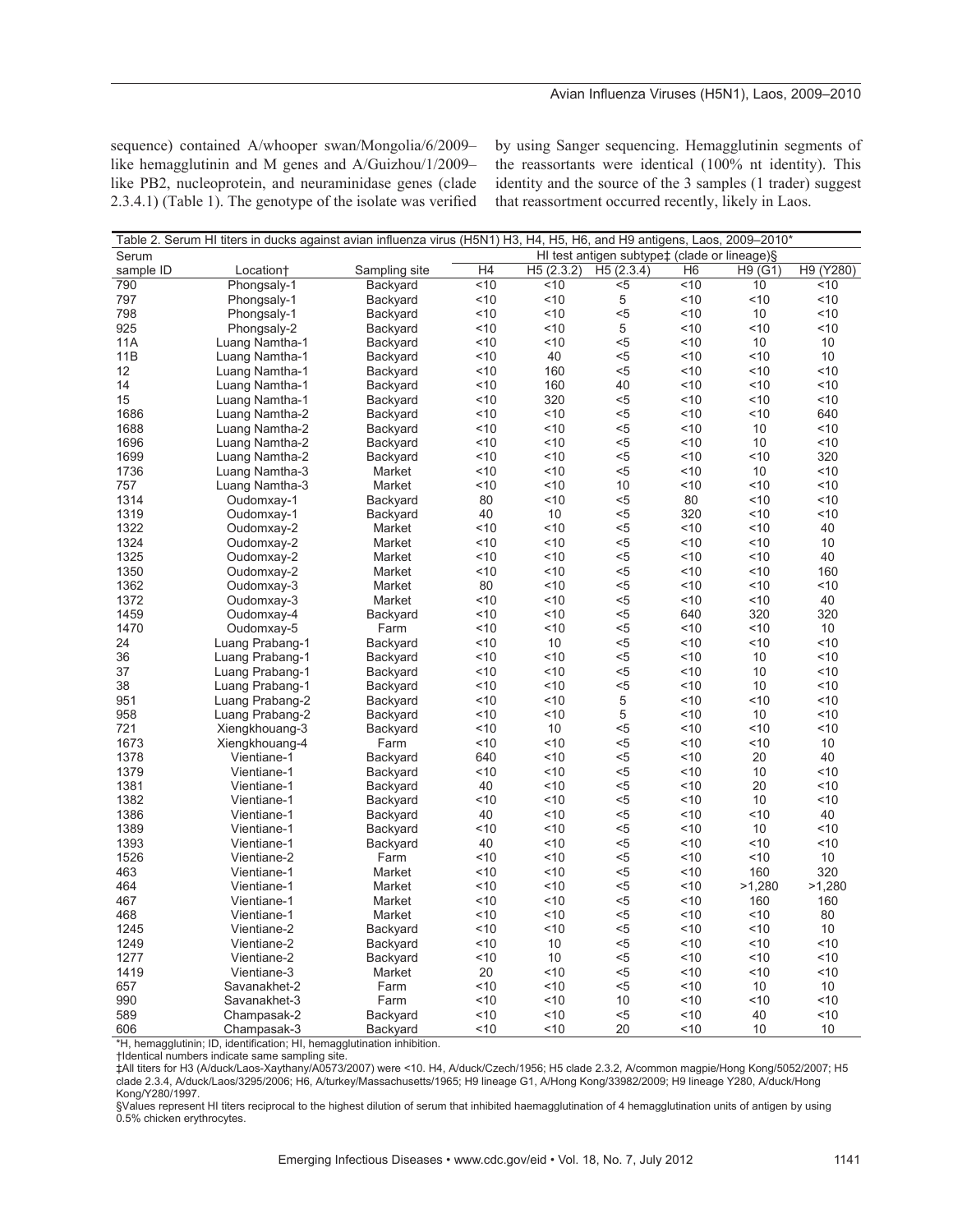## **DISPATCHES**

Antibody titers to H5 and H9 and a subtype H3N8 virus isolate have been reported in Laos (*4,5*). Subtypes H4 and H6 also circulate in this region (*1,2,12*). For this study, 2,148 serum samples (1,899 from ducks, 200 from chickens, and 49 from unspecified species) were collected and 267 antibody-positive (seroprevalence 14%) duck and 15 (7.5%) chicken serum samples were detected. Hemagglutination inhibition testing for specific antibodies against H3, H4, H5, H6, and H9 detected all antibodies but to H3 (Table 2). Antibodies against H9 were detected at highest titers and most frequently (1.1% of ducks for each H9 lineage), although some cross-reactivity between G1 and Y280 likely occurred (Table 2). These ducks were most widely distributed (18 [19%] of 97 locations in all 9 provinces). Antibodies against H5 clade 2.3.4 were found at the detection limit in few serum samples (0.4% of ducks in 3 northern and 2 southern provinces). Antibodies against H5 clade 2.3.2 were detected in 0.4% of ducks in 4 northern provinces and the capital of Vientiane.

Among ducks, 34 (1.7%) were either shedding or had antibodies against avian influenza virus (H5N1), and there was >1 virus-positive or antibody-positive duck in each of the 9 provinces sampled. One village had 36% of sampled ducks exposed to this virus; 18% shed 2.3.4 virus and 18% had antibody to 2.3.2 virus (Table 2). One duck in this village had antibodies against 2.3.2 and 2.3.4 clade viruses. Exposure to 2.3.2 and 2.3.4 viruses was evident in ducks from locations in 3 other provinces (1 district each in Champasak and Xiengkhoung, and several districts in Luang Prabang).

#### **Conclusions**

This study showed that 3 groups of avian influenza viruses (H5N1) were likely introduced into Laos in 2009– 2010, one of which resulted in 2 outbreaks (2009, 2010). In all 9 provinces where surveillance was conducted, ducks had been exposed to this virus. Evidence of clades 2.3.2 and 2.3.4 virus activity was detected in 4 provinces. Several interclade reassortants were identified, demonstrating the high genetic mobility of these viruses in the region. Since 2004, Laos has had repeated outbreaks of highly pathogenic avian influenza viruses, which have also been detected in China and Vietnam. There is no evidence that a particular virus lineage has established itself in Laos. The frequency of introduction, diversity, and extent of these viruses in Laos suggests considerable movement of viruses into the country from surrounding territories (China and Vietnam, but not Cambodia) and within the country.

#### **Acknowledgments**

We thank Jennifer DeBeauchamp, Scott Krauss, Mariette Ducatez, David Walker, Jerry Parker, Richard Elia, Betsy Williford, and David Galloway for technical assistance, data management, and help in preparing the figures and manuscript; and the Australian Animal Health Laboratory (Geelong, Victoria, Australia) for provision of Lao H5 sequences of avian influenza virus.

This study was supported by US Agency International Development project OSRO/RAS/604/USA Baby 3, National Institutes of Health contract HHSN266200700005C, and American Lebanese Syrian Associated Charities.

Dr Sonnberg is a postdoctoral research associate at St. Jude Children's Research Hospital, Memphis, Tennessee. Her research interests are surveillance, transmission propensity, and reassortment of influenza viruses.

#### **References**

- 1. Alexander DJ. Summary of avian influenza activity in Europe, Asia, Africa, and Australasia, 2002–2006. Avian Dis. 2007;51(Suppl):161–6. http://dx.doi.org/10.1637/7602-041306R.1
- Brown IH. Summary of avian influenza activity in Europe, Asia, and Africa, 2006–2009. Avian Dis. 2010;54(Suppl):187–93. http:// dx.doi.org/10.1637/8949-053109-Reg.1
- 3. World Organisation for Animal Health. Update on highly pathogenic avian influenza in animals (type H5 and H7) [cited 2012 May 1]. http://www.oie.int/en/animal-health-in-the-world/update-on-avianinfluenza/2011/
- 4. Boltz DA, Douangngeun B, Phommachanh P, Sinthasak S, Mondry R, Obert C, et al. Emergence of H5N1 avian influenza viruses with reduced sensitivity to neuraminidase inhibitors and novel reassortants in Lao People's Democratic Republic. J Gen Virol. 2010;91:949–59. http://dx.doi.org/10.1099/vir.0.017459-0
- 5. Boltz DA, Douangngeun B, Sinthasak S, Phommachanh P, Rolston S, Chen H, et al. H5N1 influenza viruses in Lao People's Democratic Republic. Emerg Infect Dis. 2006;12:1593–5. http://dx.doi. org/10.3201/eid1210.060658
- 6. World Health Organization. CDC protocol of real-time RT-PCR for swine influenza A (H1N1) [cited 2012 May 1]. http://www.who.int/ csr/resources/publications/swineflu/CDCrealtimeRTPCRprotocol\_ 20090428.pdf
- 7. Centers for Disease Control and Prevention (CDC) CDC Realtime RT-PCR. (rRTPCR) protocol for detection and characterization of influenza (version 2007). CDC ref. no. I-007-05. Atlanta: The Centers; 2007.
- 8. Zhou B, Donnelly ME, Scholes DT, St George K, Hatta M, Kawaoka Y, et al. Single-reaction genomic amplification accelerates sequencing and vaccine production for classical and swine origin human influenza A viruses. J Virol. 2009;83:10309-13. http://dx.doi. org/10.1128/JVI.01109-09
- 9. Hoffmann E, Stech J, Guan Y, Webster RG, Perez DR. Universal primer set for the full-length amplification of all influenza A viruses. Arch Virol. 2001;146:2275–89. http://dx.doi.org/10.1007/ s007050170002
- 10. Tamura K, Peterson D, Peterson N, Stecher G, Nei M, Kumar S. MEGA5: molecular evolutionary genetics analysis using maximum likelihood, evolutionary distance, and maximum parsimony methods. Mol Biol Evol. 2011;28:2731–9. http://dx.doi.org/10.1093/molbev/ msr121
- 11. Palmer DF, Dowdle WR, Coleman MT, Schild GC. Advanced laboratory techniques for influenza diagnosis. Immunology Series no. 6. Atlanta: Center for Disease Control; 1975.